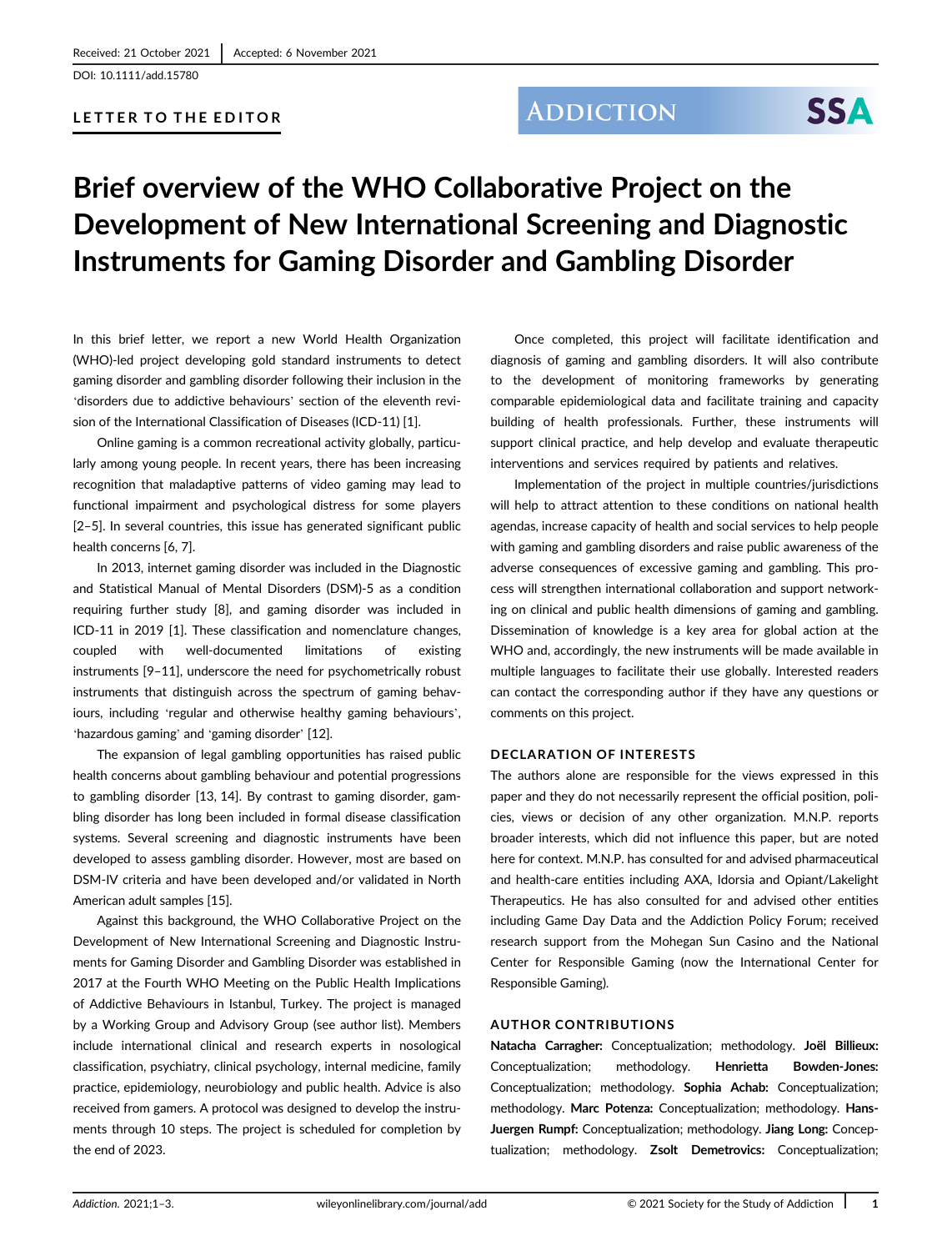methodology. Osman Aricak: Conceptualization; methodology. Claudia Gandin: Conceptualization; methodology. Afarin Rahimi-Movaghar: Conceptualization; methodology. Emanuele Scafato: Conceptualization; methodology. Wei Hao: Conceptualization; methodology. Daniel King: Conceptualization; methodology. John B. Saunders: Conceptualization; methodology. Susumu Higuchi: Conceptualization; methodology. Vladimir Poznyak: Conceptualization; methodology.

#### **KEYWORDS**

Addictive behaviours, assessment, diagnosis, gambling, gaming, screening, video games, WHO

> Natacha Carragher<sup>1,2</sup> Joël Billieux<sup>3,4</sup> D Henrietta Bowden-Jones<sup>5,6</sup> Sophia Achab<sup>7,8</sup> Marc N. Potenza<sup>9</sup> Hans-Jürgen Rumpf<sup>10</sup> Jiang Long<sup>11,12</sup> Zsolt Demetrovics<sup>13,14</sup> Douglas Gentile<sup>15</sup> David Hodgins<sup>16</sup> Osman Tolga Aricak<sup>17,18</sup> Michael Baigent<sup>19,20</sup> Claudia Gandin<sup>21</sup> Afarin Rahimi-Movaghar<sup>22</sup> Emanuele Scafato<sup>21</sup> Sawitri Assanangkornchai<sup>23</sup> Kristiana Siste<sup>24</sup> D Wei Hao<sup>25,26</sup> Daniel L. King<sup>27</sup> John Saunders<sup>28</sup> Susumu Higuchi<sup>29</sup> Vladimir Poznyak1

 $^{\rm 1}$ Alcohol, Drugs and Addictive Behaviours Unit, Department of Mental Health and Substance Use, World Health Organization, Geneva, Switzerland  $^2$ National Drug and Alcohol Research Centre, University of New South Wales, Sydney, Australia <sup>3</sup>Institute of Psychology, University of Lausanne, Lausanne, Switzerland <sup>4</sup>Centre for Excessive Gambling, Addiction Medicine, Lausanne University Hospitals (CHUV), Lausanne, Switzerland <sup>5</sup>National Problem Gambling Clinic; National Centre for Gaming Disorders, UK <sup>6</sup>Faculty of Brain Sciences, University College London, London, UK <sup>7</sup>WHO Collaborating Centre in Research and Training in Mental Health, Faculty of Medicine, University of Geneva, Geneva, 1202, Switzerland <sup>8</sup>Treatment Facility for Addictive Behaviors, Department of Psychiatry, University Hospitals of Geneva, Switzerland <sup>9</sup> Department of Psychiatry and Neuroscience, Child Study Center, School of Medicine, Yale University, New Haven, CT, USA

<sup>10</sup>Department of Psychiatry and Psychotherapy, University of Lübeck, Germany

<sup>11</sup>Shanghai Mental Health Center, Shanghai Jiao Tong University School of Medicine, China

<sup>12</sup>Psychological Science Research Institute, Université Catholique de Louvain, Louvain-la-Neuve, Belgium

<sup>13</sup>Centre of Excellence in Responsible Gaming, University of Gibraltar, Gibraltar, Gibraltar

<sup>14</sup> Addiction Research Group, ELTE Eötvös Loránd University, Budapest, Hungary

<sup>15</sup>Department of Psychology, Iowa State University, Ames, IA, USA

<sup>16</sup>Department of Psychology, University of Calgary, Calgary, Canada

<sup>17</sup>Hasan Kalyoncu University, Gaziantep, Turkey

18Turkish Green Crescent Society, Istanbul, Turkey

<sup>19</sup> Department of Psychiatry, College of Medicine and Public Health, Flinders University, Adelaide, Australia

<sup>20</sup>Statewide Gambling Therapy Service, Flinders Medical Centre, Bedford Park, Australia

<sup>21</sup>National Observatory on Alcohol, National Institute of Health, Rome, **Italy** 

<sup>22</sup> Iranian National Center for Addiction Studies, Tehran University of Medical Sciences, Tehran, Iran

<sup>23</sup>Department of Epidemiology, Faculty of Medicine, Prince of Songkla University, Hat Yai, Songkhla, Thailand

<sup>24</sup>Department of Psychiatry, Faculty of Medicine Universitas Indonesia, dr. Cipto Mangunkusumo General Hospital, Jakarta, Indonesia

<sup>25</sup>Mental Health Institute of the Second Xiangya Hospital, Central South University, China

<sup>26</sup>Consortium on Clinical bigdata and Biobank for Addiction Research (3CBAR), Changsha, Hunan, China

 $27$ College of Education, Psychology, and Social Work, Flinders University, Australia

<sup>28</sup>Department of Public Health Sciences, University of Connecticut School of Medicine, University of Queensland, Australia

<sup>29</sup>National Hospital Organization Kurihama Medical and Addiction Center, Japan

#### ORCID

Natacha Carragher <https://orcid.org/0000-0002-7607-639X> Joël Billieux <https://orcid.org/0000-0002-7388-6194> Sophia Achab <https://orcid.org/0000-0002-3861-3297> Hans-Jürgen Rumpf **b** <https://orcid.org/0000-0001-6848-920X> Jiang Long <https://orcid.org/0000-0001-6571-0589> David Hodgins D<https://orcid.org/0000-0003-2737-5200> Osman Tolga Aricak <https://orcid.org/0000-0001-8598-5539> Afarin Rahimi-Movaghar <https://orcid.org/0000-0002-5761-1668> Kristiana Siste <https://orcid.org/0000-0001-7435-6243> Daniel L. King <sup>1</sup> <https://orcid.org/0000-0002-1762-2581> Susumu Higuchi D <https://orcid.org/0000-0002-3241-4756>